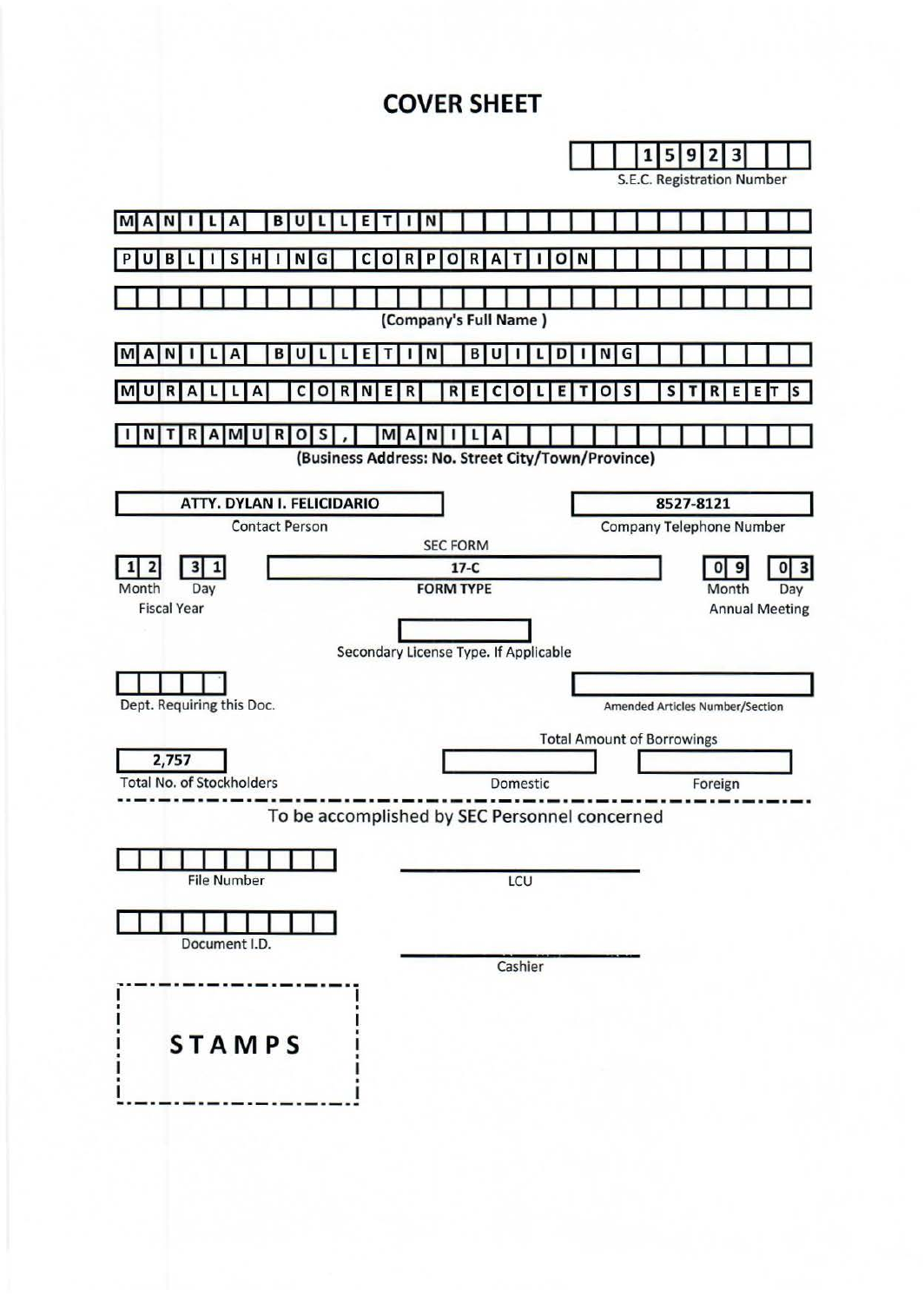# SECURITIES AND EXCHANGE COMMISSION

# SEC FORM 17-C

# CURRENT REPORT UNDER SECTION 17 OF THE SECURITIES REGULATION CODE AND SRC RULE 17.2(c) THEREUNDER

- 1. Date of Report (Date of earliest event reported) June 25, 2020 2. SEC Identification Number 15923 3. BIR Tax Identification Number 000-746-558 4. Name of Registrant MANILA BULLETIN PUBLISHING CORPORATION 5. Province, country or other jurisdiction of incorporation or organization - Philippines
- 6. Industry Classification Code to be provided by SEC
- 7. Address of principal office Manila Bulletin Bldg., Muralla cor. Recoletos Sts., lntramuros, Manila
- 8. Registrant's telephone number 8527-8121
- 9. Former name, former address, if changed since last report No change
- 10. Securities registered pursuant to Sections 8 and 12 of the SRC or Sections 4 and 8 of the RSA

Title of Each Class

Number of Shares of Common Stock Outstanding and Amount of Debt **Outstanding** 

Common Stock

3,466, 139,072 shares

11. Indicate the item numbers reported herein: **Item No. 9.a**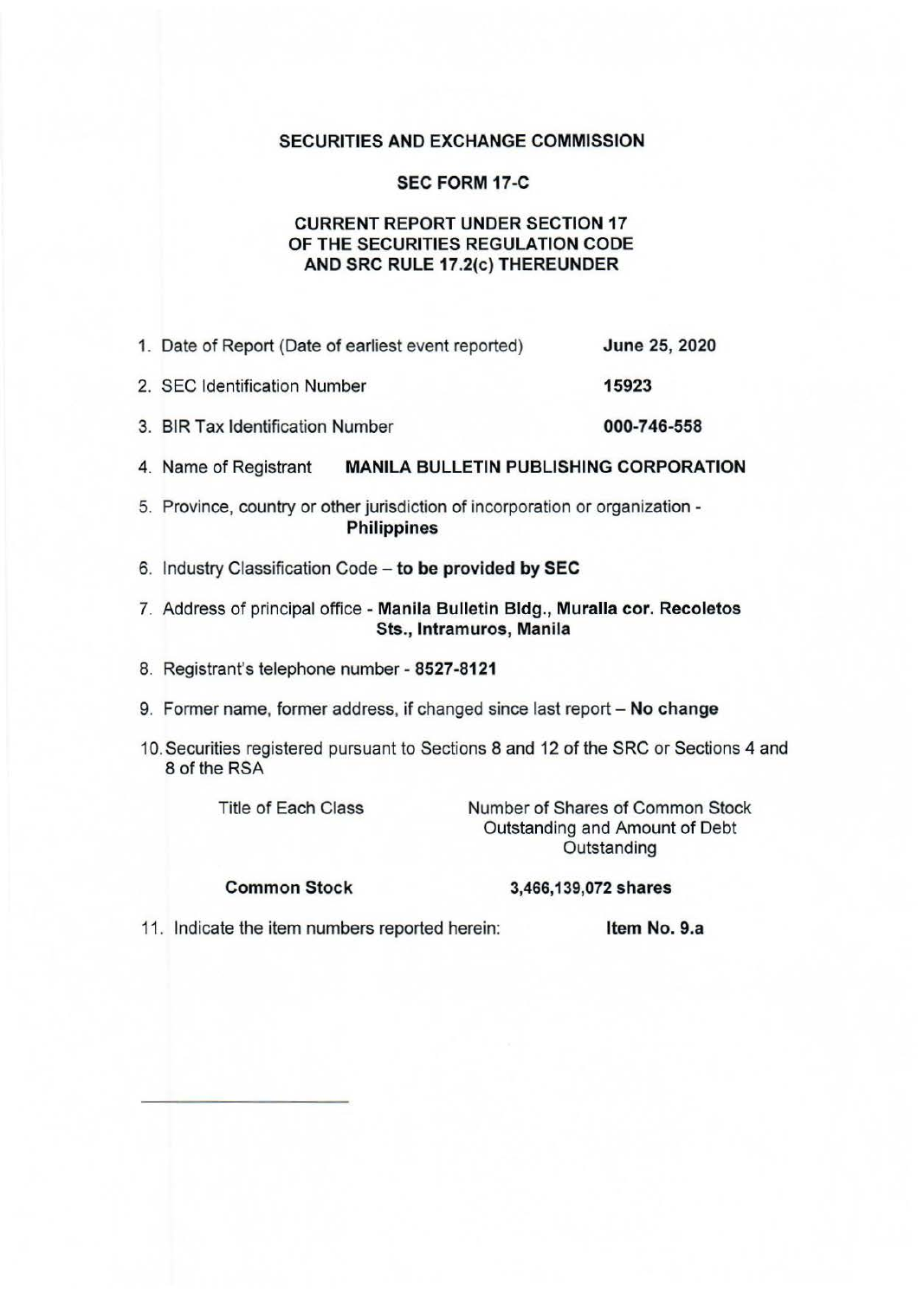#### **SEC FORM 17-C**

# **CURRENT REPORT UNDER SECTION 17 OF THE SECURITIES REGULATION CODE AND SRC RULE 17.2(c) THEREUNDER**

## **Item 9.a Other Events**

The Board of Directors of Manila Bulletin Publishing Corporation, during its regular meeting on June 25, 2020, authorized and approved the postponement of the Annual Stockholders Meeting of the Manila Bulletin Publishing Corporation scheduled on the 2<sup>nd</sup> Thursday of July 2020, as per the Company's Amended By-Laws, and the rescheduling thereof to September 3, 2020, in accordance with SEC Memorandum Circular No. 9, Series of 2020, due to the COVID-19 pandemic and the community quarantine currently imposed by the government.

## **SIGNATURE**

Pursuant to the requirements of the Securities Regulation Code, the issuer has duly caused this report to be signed on its behalf by the undersigned hereunto duly authorized.

> **MANILA BULLETIN PUBLISHING CORPORATION**  Registrant

**ATTY. DYLAN I. FELICIDARIO**  Corporate Secretary